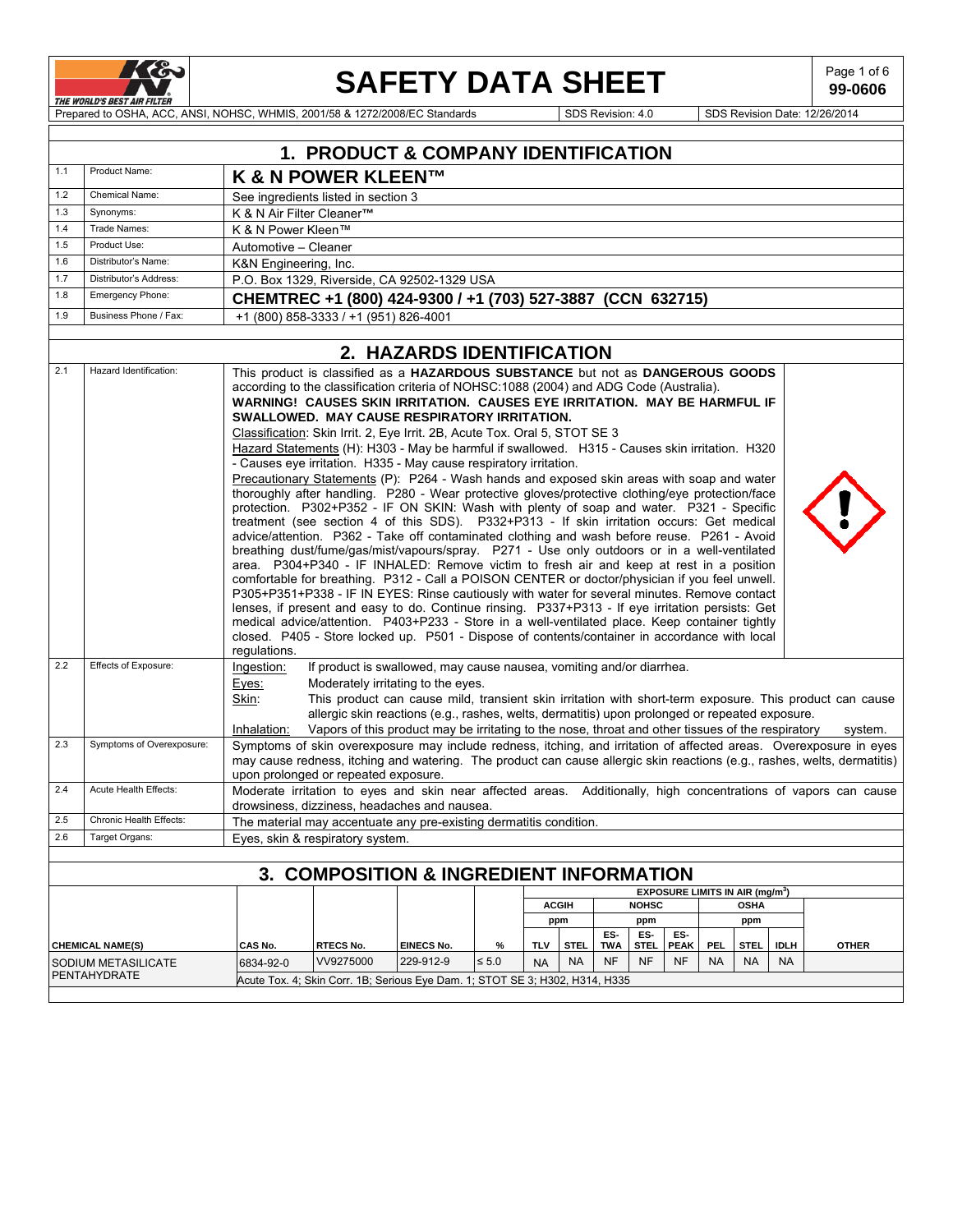

# SAFETY DATA SHEET SAFETY

**99-0606**

PRE WORLD'S BEST AIR FILTER<br>Prepared to OSHA, ACC, ANSI, NOHSC, WHMIS, 2001/58 & 1272/2008/EC Standards SDS Revision: 4.0 SDS Revision Date: 12/26/2014

|            |                                                                                                                                                                                                                                                                                                                                                                                                                                                                                                                                                                                                                                                                                                                                                                                                                                                                                                                                                                                                                                                                                                                                                                                                                                                                                                                                                    |                                                                                                                                                                                                                                                                                                                                                                                                                                                                                                                                                                                         |                                                                                                                                                                                                                                                                                                                                                                                                                                       |  |  |  |  | <b>4. FIRST AID MEASURES</b> |                                                                                  |               |                                                                                                                                                                                                                 |  |              |          |  |
|------------|----------------------------------------------------------------------------------------------------------------------------------------------------------------------------------------------------------------------------------------------------------------------------------------------------------------------------------------------------------------------------------------------------------------------------------------------------------------------------------------------------------------------------------------------------------------------------------------------------------------------------------------------------------------------------------------------------------------------------------------------------------------------------------------------------------------------------------------------------------------------------------------------------------------------------------------------------------------------------------------------------------------------------------------------------------------------------------------------------------------------------------------------------------------------------------------------------------------------------------------------------------------------------------------------------------------------------------------------------|-----------------------------------------------------------------------------------------------------------------------------------------------------------------------------------------------------------------------------------------------------------------------------------------------------------------------------------------------------------------------------------------------------------------------------------------------------------------------------------------------------------------------------------------------------------------------------------------|---------------------------------------------------------------------------------------------------------------------------------------------------------------------------------------------------------------------------------------------------------------------------------------------------------------------------------------------------------------------------------------------------------------------------------------|--|--|--|--|------------------------------|----------------------------------------------------------------------------------|---------------|-----------------------------------------------------------------------------------------------------------------------------------------------------------------------------------------------------------------|--|--------------|----------|--|
| 4.1        | First Aid:                                                                                                                                                                                                                                                                                                                                                                                                                                                                                                                                                                                                                                                                                                                                                                                                                                                                                                                                                                                                                                                                                                                                                                                                                                                                                                                                         | Ingestion:<br>Eyes:                                                                                                                                                                                                                                                                                                                                                                                                                                                                                                                                                                     | DO NOT INDUCE VOMITING. Contact ChemTrec at +1 (703) 527-3887 or the nearest Poison Control<br>Center or local emergency telephone number for assistance and instructions. Seek immediate medical<br>attention. If vomiting occurs spontaneously, keep victim's head lowered (forward) to reduce the risk of<br>aspiration.<br>Flush eyes thoroughly with copious amounts of water for at least 15 minutes, holding eyelid(s) open to |  |  |  |  |                              |                                                                                  |               |                                                                                                                                                                                                                 |  |              |          |  |
|            |                                                                                                                                                                                                                                                                                                                                                                                                                                                                                                                                                                                                                                                                                                                                                                                                                                                                                                                                                                                                                                                                                                                                                                                                                                                                                                                                                    |                                                                                                                                                                                                                                                                                                                                                                                                                                                                                                                                                                                         |                                                                                                                                                                                                                                                                                                                                                                                                                                       |  |  |  |  |                              |                                                                                  |               | ensure complete flushing. If irritation persists, seek immediate medical attention.                                                                                                                             |  |              |          |  |
|            |                                                                                                                                                                                                                                                                                                                                                                                                                                                                                                                                                                                                                                                                                                                                                                                                                                                                                                                                                                                                                                                                                                                                                                                                                                                                                                                                                    | Skin:                                                                                                                                                                                                                                                                                                                                                                                                                                                                                                                                                                                   |                                                                                                                                                                                                                                                                                                                                                                                                                                       |  |  |  |  |                              |                                                                                  |               | Remove contaminated clothing and wash affected areas with soap and water. If irritation persists, seek                                                                                                          |  |              |          |  |
|            |                                                                                                                                                                                                                                                                                                                                                                                                                                                                                                                                                                                                                                                                                                                                                                                                                                                                                                                                                                                                                                                                                                                                                                                                                                                                                                                                                    | Inhalation:                                                                                                                                                                                                                                                                                                                                                                                                                                                                                                                                                                             |                                                                                                                                                                                                                                                                                                                                                                                                                                       |  |  |  |  |                              |                                                                                  |               | prompt medical attention. Do not wear contaminated clothing until after it has been properly cleaned.<br>Remove victim to fresh air at once. If breathing is difficult, administer supplemental oxygen and seek |  |              |          |  |
|            |                                                                                                                                                                                                                                                                                                                                                                                                                                                                                                                                                                                                                                                                                                                                                                                                                                                                                                                                                                                                                                                                                                                                                                                                                                                                                                                                                    |                                                                                                                                                                                                                                                                                                                                                                                                                                                                                                                                                                                         |                                                                                                                                                                                                                                                                                                                                                                                                                                       |  |  |  |  |                              | immediate medical attention. If breathing stops, perform artificial respiration. |               |                                                                                                                                                                                                                 |  |              |          |  |
| 4.2        | <b>Medical Conditions</b><br>Aggravated by Exposure:                                                                                                                                                                                                                                                                                                                                                                                                                                                                                                                                                                                                                                                                                                                                                                                                                                                                                                                                                                                                                                                                                                                                                                                                                                                                                               | Pre-existing dermatitis, other skin conditions, and disorders of the                                                                                                                                                                                                                                                                                                                                                                                                                                                                                                                    |                                                                                                                                                                                                                                                                                                                                                                                                                                       |  |  |  |  |                              |                                                                                  | <b>HEALTH</b> |                                                                                                                                                                                                                 |  | $\mathbf{2}$ |          |  |
|            |                                                                                                                                                                                                                                                                                                                                                                                                                                                                                                                                                                                                                                                                                                                                                                                                                                                                                                                                                                                                                                                                                                                                                                                                                                                                                                                                                    | target organs (eyes, skin, and respiratory system).                                                                                                                                                                                                                                                                                                                                                                                                                                                                                                                                     |                                                                                                                                                                                                                                                                                                                                                                                                                                       |  |  |  |  |                              |                                                                                  |               | <b>FLAMMABILITY</b>                                                                                                                                                                                             |  |              | 0        |  |
|            |                                                                                                                                                                                                                                                                                                                                                                                                                                                                                                                                                                                                                                                                                                                                                                                                                                                                                                                                                                                                                                                                                                                                                                                                                                                                                                                                                    |                                                                                                                                                                                                                                                                                                                                                                                                                                                                                                                                                                                         |                                                                                                                                                                                                                                                                                                                                                                                                                                       |  |  |  |  |                              |                                                                                  |               | <b>PHYSICAL HAZARDS</b>                                                                                                                                                                                         |  |              | $\bf{0}$ |  |
|            |                                                                                                                                                                                                                                                                                                                                                                                                                                                                                                                                                                                                                                                                                                                                                                                                                                                                                                                                                                                                                                                                                                                                                                                                                                                                                                                                                    |                                                                                                                                                                                                                                                                                                                                                                                                                                                                                                                                                                                         |                                                                                                                                                                                                                                                                                                                                                                                                                                       |  |  |  |  |                              |                                                                                  |               | <b>PROTECTIVE EQUIPMENT</b>                                                                                                                                                                                     |  |              | в        |  |
|            |                                                                                                                                                                                                                                                                                                                                                                                                                                                                                                                                                                                                                                                                                                                                                                                                                                                                                                                                                                                                                                                                                                                                                                                                                                                                                                                                                    |                                                                                                                                                                                                                                                                                                                                                                                                                                                                                                                                                                                         |                                                                                                                                                                                                                                                                                                                                                                                                                                       |  |  |  |  |                              |                                                                                  | <b>EYES</b>   | <b>SKIN</b>                                                                                                                                                                                                     |  |              |          |  |
|            |                                                                                                                                                                                                                                                                                                                                                                                                                                                                                                                                                                                                                                                                                                                                                                                                                                                                                                                                                                                                                                                                                                                                                                                                                                                                                                                                                    |                                                                                                                                                                                                                                                                                                                                                                                                                                                                                                                                                                                         |                                                                                                                                                                                                                                                                                                                                                                                                                                       |  |  |  |  |                              |                                                                                  |               |                                                                                                                                                                                                                 |  |              |          |  |
| 5.1        | Fire & Explosion Hazards:                                                                                                                                                                                                                                                                                                                                                                                                                                                                                                                                                                                                                                                                                                                                                                                                                                                                                                                                                                                                                                                                                                                                                                                                                                                                                                                          |                                                                                                                                                                                                                                                                                                                                                                                                                                                                                                                                                                                         |                                                                                                                                                                                                                                                                                                                                                                                                                                       |  |  |  |  |                              | <b>5. FIREFIGHTING MEASURES</b>                                                  |               |                                                                                                                                                                                                                 |  |              |          |  |
|            |                                                                                                                                                                                                                                                                                                                                                                                                                                                                                                                                                                                                                                                                                                                                                                                                                                                                                                                                                                                                                                                                                                                                                                                                                                                                                                                                                    | This material can burn but will not readily ignite. This material will release vapors (toxic fumes of<br>sodium oxide) when heated above the flash point temperature that can ignite when exposed to a<br>source of ignition. Toxic fumes of sodium oxide.                                                                                                                                                                                                                                                                                                                              |                                                                                                                                                                                                                                                                                                                                                                                                                                       |  |  |  |  |                              |                                                                                  |               |                                                                                                                                                                                                                 |  |              |          |  |
| 5.2<br>5.3 | <b>Extinguishing Methods:</b>                                                                                                                                                                                                                                                                                                                                                                                                                                                                                                                                                                                                                                                                                                                                                                                                                                                                                                                                                                                                                                                                                                                                                                                                                                                                                                                      | Dry chemical, foam, carbon dioxide, and water fog.                                                                                                                                                                                                                                                                                                                                                                                                                                                                                                                                      |                                                                                                                                                                                                                                                                                                                                                                                                                                       |  |  |  |  |                              |                                                                                  |               |                                                                                                                                                                                                                 |  |              |          |  |
|            | <b>Firefighting Procedures:</b>                                                                                                                                                                                                                                                                                                                                                                                                                                                                                                                                                                                                                                                                                                                                                                                                                                                                                                                                                                                                                                                                                                                                                                                                                                                                                                                    | Keep containers cool until well after the fire is out. Use water spray to cool fire-exposed surfaces<br>and to protect personal. Avoid spraying water directly into storage containers because of danger<br>of boil over. Prevent runoff from fire control or dilution from entering sewers, drains, drinking water<br>supply, or any natural waterway. Firefighters must use full bunker gear including NIOSH-approved<br>positive pressure self-contained breathing apparatus to protect against potential hazardous<br>combustion or decomposition products and oxygen deficiencies. |                                                                                                                                                                                                                                                                                                                                                                                                                                       |  |  |  |  |                              |                                                                                  |               |                                                                                                                                                                                                                 |  |              |          |  |
|            |                                                                                                                                                                                                                                                                                                                                                                                                                                                                                                                                                                                                                                                                                                                                                                                                                                                                                                                                                                                                                                                                                                                                                                                                                                                                                                                                                    |                                                                                                                                                                                                                                                                                                                                                                                                                                                                                                                                                                                         |                                                                                                                                                                                                                                                                                                                                                                                                                                       |  |  |  |  |                              |                                                                                  |               |                                                                                                                                                                                                                 |  |              |          |  |
| 6.1        | <b>6. ACCIDENTAL RELEASE MEASURES</b><br>Spills:<br>Before cleaning any spill or leak, individuals involved in spill cleanup must wear appropriate Personal Protective<br>Equipment. CAUTION - may be slippery if spilled.<br>For small spills (e.g., $\leq 1$ gallon (3.8 L)) wear appropriate personal protective equipment (e.g., goggles, gloves).<br>Maximize ventilation (open doors and windows) and secure all sources of ignition. Remove spilled material with<br>absorbent material and place into appropriate closed container(s) for disposal. Dispose of properly in accordance with<br>local, state and federal regulations. Wash all affected areas and outside of container with plenty of warm water and<br>soap. Remove any contaminated clothing and wash thoroughly before reuse.<br>For large spills (e.g., $\geq 1$ gallon (3.8 L)), deny entry to all unprotected individuals. Dike and contain spill with inert<br>material (e.g., sand or earth). Use ONLY non-sparking tools for recovery and cleanup. Transfer liquid to containers for<br>recovery or disposal and solid diking material to separate containers for proper disposal. Remove contaminated clothing<br>promptly and wash affected skin areas with soap and water. Keep spills and cleaning runoffs out of municipal sewers<br>and open bodies of water. |                                                                                                                                                                                                                                                                                                                                                                                                                                                                                                                                                                                         |                                                                                                                                                                                                                                                                                                                                                                                                                                       |  |  |  |  |                              |                                                                                  |               |                                                                                                                                                                                                                 |  |              |          |  |
|            |                                                                                                                                                                                                                                                                                                                                                                                                                                                                                                                                                                                                                                                                                                                                                                                                                                                                                                                                                                                                                                                                                                                                                                                                                                                                                                                                                    |                                                                                                                                                                                                                                                                                                                                                                                                                                                                                                                                                                                         |                                                                                                                                                                                                                                                                                                                                                                                                                                       |  |  |  |  |                              |                                                                                  |               |                                                                                                                                                                                                                 |  |              |          |  |
| 7.1        | Work & Hygiene Practices:                                                                                                                                                                                                                                                                                                                                                                                                                                                                                                                                                                                                                                                                                                                                                                                                                                                                                                                                                                                                                                                                                                                                                                                                                                                                                                                          |                                                                                                                                                                                                                                                                                                                                                                                                                                                                                                                                                                                         |                                                                                                                                                                                                                                                                                                                                                                                                                                       |  |  |  |  |                              | 7. HANDLING & STORAGE INFORMATION                                                |               |                                                                                                                                                                                                                 |  |              |          |  |
|            |                                                                                                                                                                                                                                                                                                                                                                                                                                                                                                                                                                                                                                                                                                                                                                                                                                                                                                                                                                                                                                                                                                                                                                                                                                                                                                                                                    | Use normal hygiene practices. Avoid direct skin contact. Wash hands thoroughly after using this product and before<br>eating, drinking, or smoking. Good personal hygiene practices, such as washing any skin contact areas and removing<br>contaminated clothing, are recommended.                                                                                                                                                                                                                                                                                                     |                                                                                                                                                                                                                                                                                                                                                                                                                                       |  |  |  |  |                              |                                                                                  |               |                                                                                                                                                                                                                 |  |              |          |  |
| 7.2        | Storage & Handling:                                                                                                                                                                                                                                                                                                                                                                                                                                                                                                                                                                                                                                                                                                                                                                                                                                                                                                                                                                                                                                                                                                                                                                                                                                                                                                                                | Keep away from sources of heat.<br>Maximum Recommended Shelf-Life: 36 months.                                                                                                                                                                                                                                                                                                                                                                                                                                                                                                           |                                                                                                                                                                                                                                                                                                                                                                                                                                       |  |  |  |  |                              |                                                                                  |               |                                                                                                                                                                                                                 |  |              |          |  |
| 7.3        | <b>Special Precautions:</b>                                                                                                                                                                                                                                                                                                                                                                                                                                                                                                                                                                                                                                                                                                                                                                                                                                                                                                                                                                                                                                                                                                                                                                                                                                                                                                                        | Follow all instructions on product label. Keep container closed when not in use. Keep this and all chemicals out of<br>reach of children.                                                                                                                                                                                                                                                                                                                                                                                                                                               |                                                                                                                                                                                                                                                                                                                                                                                                                                       |  |  |  |  |                              |                                                                                  |               |                                                                                                                                                                                                                 |  |              |          |  |
|            |                                                                                                                                                                                                                                                                                                                                                                                                                                                                                                                                                                                                                                                                                                                                                                                                                                                                                                                                                                                                                                                                                                                                                                                                                                                                                                                                                    |                                                                                                                                                                                                                                                                                                                                                                                                                                                                                                                                                                                         |                                                                                                                                                                                                                                                                                                                                                                                                                                       |  |  |  |  |                              |                                                                                  |               |                                                                                                                                                                                                                 |  |              |          |  |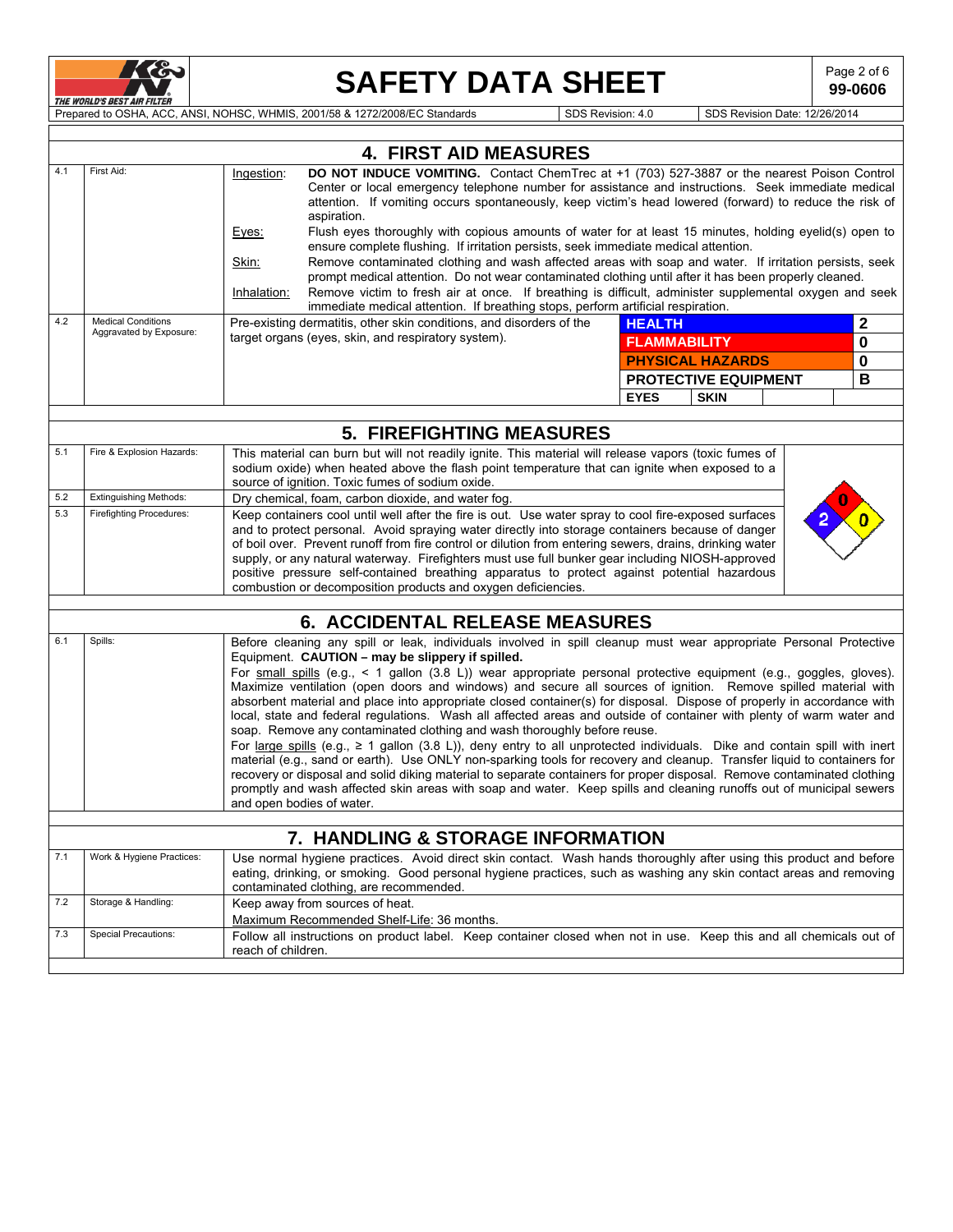

# **SAFETY DATA SHEET**  $\left| \begin{array}{c} \text{Page 3 of 6} \\ \text{99-0606} \end{array} \right|$

**99-0606**

PRE WORLD'S BESTAIR FILTER SOLUTION OF THE PREPARED TO OSHA, ACC, ANSI, NOHSC, WHMIS, 2001/58 & 1272/2008/EC Standards SDS Revision: 4.0 SDS Revision Date: 12/26/2014

|      |                                        | 8. EXPOSURE CONTROLS & PERSONAL PROTECTION                                                                                                                                                                                                                                                                                                                                  |
|------|----------------------------------------|-----------------------------------------------------------------------------------------------------------------------------------------------------------------------------------------------------------------------------------------------------------------------------------------------------------------------------------------------------------------------------|
| 8.1  | Ventilation & Engineering<br>Controls: | Not required under normal conditions of use. Use with adequate ventilation (e.g., open doors and windows, local<br>exhaust ventilation).                                                                                                                                                                                                                                    |
| 8.2  | Respiratory Protection:                | Not required under normal conditions of use. In instances where vapors or sprays of this product<br>are generated, and respiratory protection is needed, use only protection authorized by 29 CFR<br>§1910.134, applicable U.S. State regulations, or the Canadian CAS Standard Z94.4-93 and<br>applicable standards of Canadian Provinces, EC member States, or Australia. |
| 8.3  | Eye Protection:                        | Avoid eye contact. Protective eyewear that conforms to ANSI Z87.1 (or other applicable and<br>appropriate standards) should be used when handling any chemical product.                                                                                                                                                                                                     |
| 8.4  | Hand Protection:                       | Use gloves constructed of chemical resistant materials such as neoprene or heavy nitrile rubber if<br>frequent or prolonged contact is expected.                                                                                                                                                                                                                            |
| 8.5  | <b>Body Protection:</b>                | Not required under normal conditions of use. Use appropriate protective equipment (e.g., apron)<br>as necessary to prevent or reduce exposure if frequent or prolonged contact is expected.                                                                                                                                                                                 |
|      |                                        | 9. PHYSICAL & CHEMICAL PROPERTIES                                                                                                                                                                                                                                                                                                                                           |
| 9.1  | Appearance:                            | Pink liquid                                                                                                                                                                                                                                                                                                                                                                 |
| 9.2  | Odor:                                  | NA                                                                                                                                                                                                                                                                                                                                                                          |
| 9.3  | Odor Threshold:                        | <b>NA</b>                                                                                                                                                                                                                                                                                                                                                                   |
| 9.4  | pH:                                    | $12 - 13$                                                                                                                                                                                                                                                                                                                                                                   |
| 9.5  | Melting Point/Freezing Point:          | <b>NA</b>                                                                                                                                                                                                                                                                                                                                                                   |
| 9.6  | Initial Boiling Point/Boiling          |                                                                                                                                                                                                                                                                                                                                                                             |
|      | Range:                                 | <b>NA</b>                                                                                                                                                                                                                                                                                                                                                                   |
| 9.7  | Flashpoint:                            | <b>NA</b>                                                                                                                                                                                                                                                                                                                                                                   |
| 9.8  | Upper/Lower Flammability<br>Limits:    | <b>NA</b>                                                                                                                                                                                                                                                                                                                                                                   |
| 9.9  | Vapor Pressure:                        | NA                                                                                                                                                                                                                                                                                                                                                                          |
| 9.10 | Vapor Density:                         | <b>NA</b>                                                                                                                                                                                                                                                                                                                                                                   |
| 9.11 | Relative Density:                      | <b>NA</b>                                                                                                                                                                                                                                                                                                                                                                   |
| 9.12 | Solubility:                            | Soluble                                                                                                                                                                                                                                                                                                                                                                     |
| 9.13 | Partition Coefficient (log Pow):       | <b>NA</b>                                                                                                                                                                                                                                                                                                                                                                   |
| 9.14 | Autoignition Temperature:              | <b>NA</b>                                                                                                                                                                                                                                                                                                                                                                   |
| 9.15 | Decomposition Temperature:             | <b>NA</b>                                                                                                                                                                                                                                                                                                                                                                   |
| 9.16 | Viscosity:                             | <b>NA</b>                                                                                                                                                                                                                                                                                                                                                                   |
| 9.17 | Other Information:                     | NA                                                                                                                                                                                                                                                                                                                                                                          |
|      |                                        |                                                                                                                                                                                                                                                                                                                                                                             |
|      |                                        | <b>10. STABILITY &amp; REACTIVITY</b>                                                                                                                                                                                                                                                                                                                                       |
| 10.1 | Stability:                             | Stable under normal conditions of use                                                                                                                                                                                                                                                                                                                                       |
| 10.2 | Hazardous Decomposition<br>Products:   | None known.                                                                                                                                                                                                                                                                                                                                                                 |
| 10.3 | Hazardous Polymerization:              | Will not occur.                                                                                                                                                                                                                                                                                                                                                             |
| 10.4 | Conditions to Avoid:                   | Strong oxidizers and reducing agents.                                                                                                                                                                                                                                                                                                                                       |
| 10.5 | Incompatible Substances:               | Strong oxidizing agents, strong acids and bases.                                                                                                                                                                                                                                                                                                                            |
|      |                                        |                                                                                                                                                                                                                                                                                                                                                                             |
|      |                                        | <b>11. TOXICOLOGICAL INFORMATION</b>                                                                                                                                                                                                                                                                                                                                        |
| 11.1 | Routes of Entry:                       | Inhalation:<br><b>YES</b><br>Absorption:<br><b>YES</b><br><b>NO</b><br>Ingestion:                                                                                                                                                                                                                                                                                           |
| 11.2 | <b>Toxicity Data:</b>                  | This product has NOT been tested on animals to obtain toxicology data.                                                                                                                                                                                                                                                                                                      |
| 11.3 | Acute Toxicity:                        | See section 2.4                                                                                                                                                                                                                                                                                                                                                             |
| 11.4 | Chronic Toxicity:                      | See section 2.5                                                                                                                                                                                                                                                                                                                                                             |
| 11.5 | Suspected Carcinogen:                  | No.                                                                                                                                                                                                                                                                                                                                                                         |
| 11.6 | Reproductive Toxicity:                 | This product is not reported to produce reproductive toxicity in humans.                                                                                                                                                                                                                                                                                                    |
|      | Mutagenicity:                          | This product is not reported to produce mutagenic effects in humans.                                                                                                                                                                                                                                                                                                        |
|      | Embryotoxicity:                        | This product is not reported to produce embryotoxic effects in humans.                                                                                                                                                                                                                                                                                                      |
|      | Teratogenicity:                        | This product is not reported to produce teratogenic effects in humans.                                                                                                                                                                                                                                                                                                      |
|      | Reproductive Toxicity:                 | This product is not reported to produce reproductive effects in humans.                                                                                                                                                                                                                                                                                                     |
| 11.7 | Irritancy of Product:                  | See section 2.3                                                                                                                                                                                                                                                                                                                                                             |
| 11.8 | <b>Biological Exposure Indices:</b>    | <b>NE</b>                                                                                                                                                                                                                                                                                                                                                                   |
| 11.9 | Physician Recommendations:             | Treat symptomatically.                                                                                                                                                                                                                                                                                                                                                      |
|      |                                        |                                                                                                                                                                                                                                                                                                                                                                             |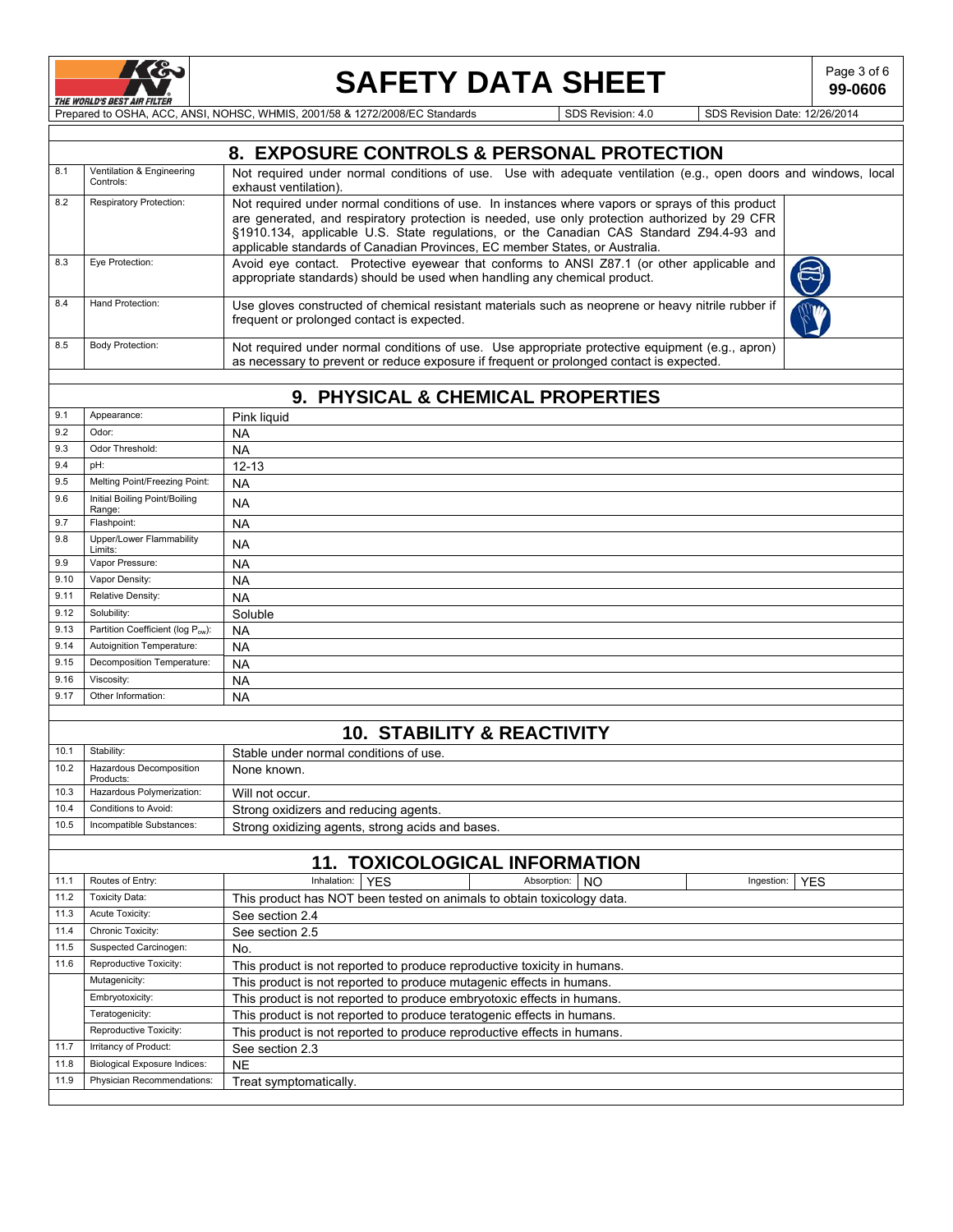

## **SAFETY DATA SHEET**  $\left| \begin{array}{c} \text{Page 4 of 6} \\ \text{99-0606} \end{array} \right|$

**99-0606**

PRE WORLD'S BEST AIR FILTER NO. ANSI, NOHSC, WHMIS, 2001/58 & 1272/2008/EC Standards SDS Revision: 4.0 SDS Revision Date: 12/26/2014

|      |                                                                                                                                                                                                                                                                                                              | <b>12. ECOLOGICAL INFORMATION</b>                                                                                                                                                                                                                                                                                                                                                                                                                                                                                                                                                                                |  |  |  |  |
|------|--------------------------------------------------------------------------------------------------------------------------------------------------------------------------------------------------------------------------------------------------------------------------------------------------------------|------------------------------------------------------------------------------------------------------------------------------------------------------------------------------------------------------------------------------------------------------------------------------------------------------------------------------------------------------------------------------------------------------------------------------------------------------------------------------------------------------------------------------------------------------------------------------------------------------------------|--|--|--|--|
| 12.1 | <b>Environmental Stability:</b>                                                                                                                                                                                                                                                                              | There are no specific data available for this product.                                                                                                                                                                                                                                                                                                                                                                                                                                                                                                                                                           |  |  |  |  |
| 12.2 | Effects on Plants & Animals:                                                                                                                                                                                                                                                                                 | There are no specific data available for this product.                                                                                                                                                                                                                                                                                                                                                                                                                                                                                                                                                           |  |  |  |  |
| 12.3 | Effects on Aquatic Life:                                                                                                                                                                                                                                                                                     | There are no specific data available for this product; however, very large releases of this product may be harmful or fatal<br>to overexposed aquatic life.                                                                                                                                                                                                                                                                                                                                                                                                                                                      |  |  |  |  |
|      |                                                                                                                                                                                                                                                                                                              |                                                                                                                                                                                                                                                                                                                                                                                                                                                                                                                                                                                                                  |  |  |  |  |
|      |                                                                                                                                                                                                                                                                                                              | <b>13. DISPOSAL CONSIDERATIONS</b>                                                                                                                                                                                                                                                                                                                                                                                                                                                                                                                                                                               |  |  |  |  |
| 13.1 | Waste Disposal:<br>Review current local, state and federal laws, codes, statutes and requiations to determine current status and appropriate<br>disposal method for the ingredients listed in Section 2. Any disposal practice must be in compliance with local, state,<br>and federal laws and regulations. |                                                                                                                                                                                                                                                                                                                                                                                                                                                                                                                                                                                                                  |  |  |  |  |
| 13.2 | <b>Special Considerations:</b>                                                                                                                                                                                                                                                                               | <b>NA</b>                                                                                                                                                                                                                                                                                                                                                                                                                                                                                                                                                                                                        |  |  |  |  |
|      |                                                                                                                                                                                                                                                                                                              |                                                                                                                                                                                                                                                                                                                                                                                                                                                                                                                                                                                                                  |  |  |  |  |
|      |                                                                                                                                                                                                                                                                                                              | <b>14. TRANSPORTATION INFORMATION</b>                                                                                                                                                                                                                                                                                                                                                                                                                                                                                                                                                                            |  |  |  |  |
|      |                                                                                                                                                                                                                                                                                                              | The basic description (ID Number, proper shipping name, hazard class & division, packing group) is shown for each mode of transportation. Additional<br>descriptive information may be required by 49 CFR, IATA/ICAO, IMDG and the CTDGR.                                                                                                                                                                                                                                                                                                                                                                        |  |  |  |  |
| 14.1 | 49 CFR (GND):                                                                                                                                                                                                                                                                                                | <b>NOT REGULATED</b>                                                                                                                                                                                                                                                                                                                                                                                                                                                                                                                                                                                             |  |  |  |  |
| 14.2 | IATA (AIR):                                                                                                                                                                                                                                                                                                  | <b>NOT REGULATED</b>                                                                                                                                                                                                                                                                                                                                                                                                                                                                                                                                                                                             |  |  |  |  |
| 14.3 | IMDG (OCN):                                                                                                                                                                                                                                                                                                  | <b>NOT REGULATED</b>                                                                                                                                                                                                                                                                                                                                                                                                                                                                                                                                                                                             |  |  |  |  |
| 14.4 | TDGR (Canadian GND):                                                                                                                                                                                                                                                                                         | <b>NOT REGULATED</b>                                                                                                                                                                                                                                                                                                                                                                                                                                                                                                                                                                                             |  |  |  |  |
| 14.5 | ADR/RID (EU):                                                                                                                                                                                                                                                                                                | <b>NOT REGULATED</b>                                                                                                                                                                                                                                                                                                                                                                                                                                                                                                                                                                                             |  |  |  |  |
| 14.6 | SCT (MEXICO):                                                                                                                                                                                                                                                                                                | <b>NOT REGULATED</b>                                                                                                                                                                                                                                                                                                                                                                                                                                                                                                                                                                                             |  |  |  |  |
| 14.7 | ADGR (AUS):                                                                                                                                                                                                                                                                                                  | <b>NOT REGULATED</b>                                                                                                                                                                                                                                                                                                                                                                                                                                                                                                                                                                                             |  |  |  |  |
|      |                                                                                                                                                                                                                                                                                                              |                                                                                                                                                                                                                                                                                                                                                                                                                                                                                                                                                                                                                  |  |  |  |  |
|      |                                                                                                                                                                                                                                                                                                              | <b>15. REGULATORY INFORMATION</b>                                                                                                                                                                                                                                                                                                                                                                                                                                                                                                                                                                                |  |  |  |  |
| 15.1 | <b>SARA Reporting</b><br>Requirements:                                                                                                                                                                                                                                                                       | This product does not contain any substances subject to SARA Title III, section 313 reporting requirements.                                                                                                                                                                                                                                                                                                                                                                                                                                                                                                      |  |  |  |  |
| 15.2 | <b>SARA Threshold Planning</b><br>Quantity:                                                                                                                                                                                                                                                                  | There are no specific Threshold Planning Quantities for the components of this product.                                                                                                                                                                                                                                                                                                                                                                                                                                                                                                                          |  |  |  |  |
| 15.3 | <b>TSCA Inventory Status:</b>                                                                                                                                                                                                                                                                                | The components of this product are listed on the TSCA Inventory.                                                                                                                                                                                                                                                                                                                                                                                                                                                                                                                                                 |  |  |  |  |
| 15.4 | <b>CERCLA Reportable Quantity</b><br>$(RQ)$ :                                                                                                                                                                                                                                                                | <b>NA</b>                                                                                                                                                                                                                                                                                                                                                                                                                                                                                                                                                                                                        |  |  |  |  |
| 15.5 | Other Federal Requirements:                                                                                                                                                                                                                                                                                  | This material does not contain any hazardous air pollutants. None of the components in this product are listed as<br>priority pollutants under the CWA. None of the components in this product are listed as toxic pollutants under the CWA.                                                                                                                                                                                                                                                                                                                                                                     |  |  |  |  |
| 15.6 | Other Canadian Regulations:                                                                                                                                                                                                                                                                                  | This product has been classified according to the hazard criteria of the CPR and the MSDS contains<br>all of the information required by the CPR. The components of this product are listed on the<br>DSL/NDSL. None of the components of this product are listed on the Priorities Substances List.<br><b>WHMIS D2B (Other Toxic Effects)</b>                                                                                                                                                                                                                                                                   |  |  |  |  |
| 15.7 | State Regulatory Information:                                                                                                                                                                                                                                                                                | No ingredients in this product, present in a concentration of 1.0% or greater, are listed on any of the following state<br>criteria lists: California Proposition 65 (CA65), Delaware Air Quality Management List (DE), Florida Toxic Substances<br>List (FL), Massachusetts Hazardous Substances List (MA), Michigan Critical Substances List (MI), Minnesota<br>Hazardous Substances List (MN), New Jersey Right-to-Know List (NJ), New York Hazardous Substances List (NY),<br>Pennsylvania Right-to-Know List (PA), Washington Permissible Exposures List (WA), Wisconsin Hazardous Substances<br>List (WI). |  |  |  |  |
| 15.8 | Other Requirements:                                                                                                                                                                                                                                                                                          | The primary components of this product are not listed in Annex I of EU Directive 67/548/EEC:<br>Irritant (Xi). Risk Phrases (R): 36/37/38 - Irritating to eyes, skin and respiratory system. Safety<br>Phrases (S): 2-36/37-46 - Keep out of reach of children. Wear suitable protective clothing and<br>gloves. If swallowed, seek medical advice immediately and show this container or label.                                                                                                                                                                                                                 |  |  |  |  |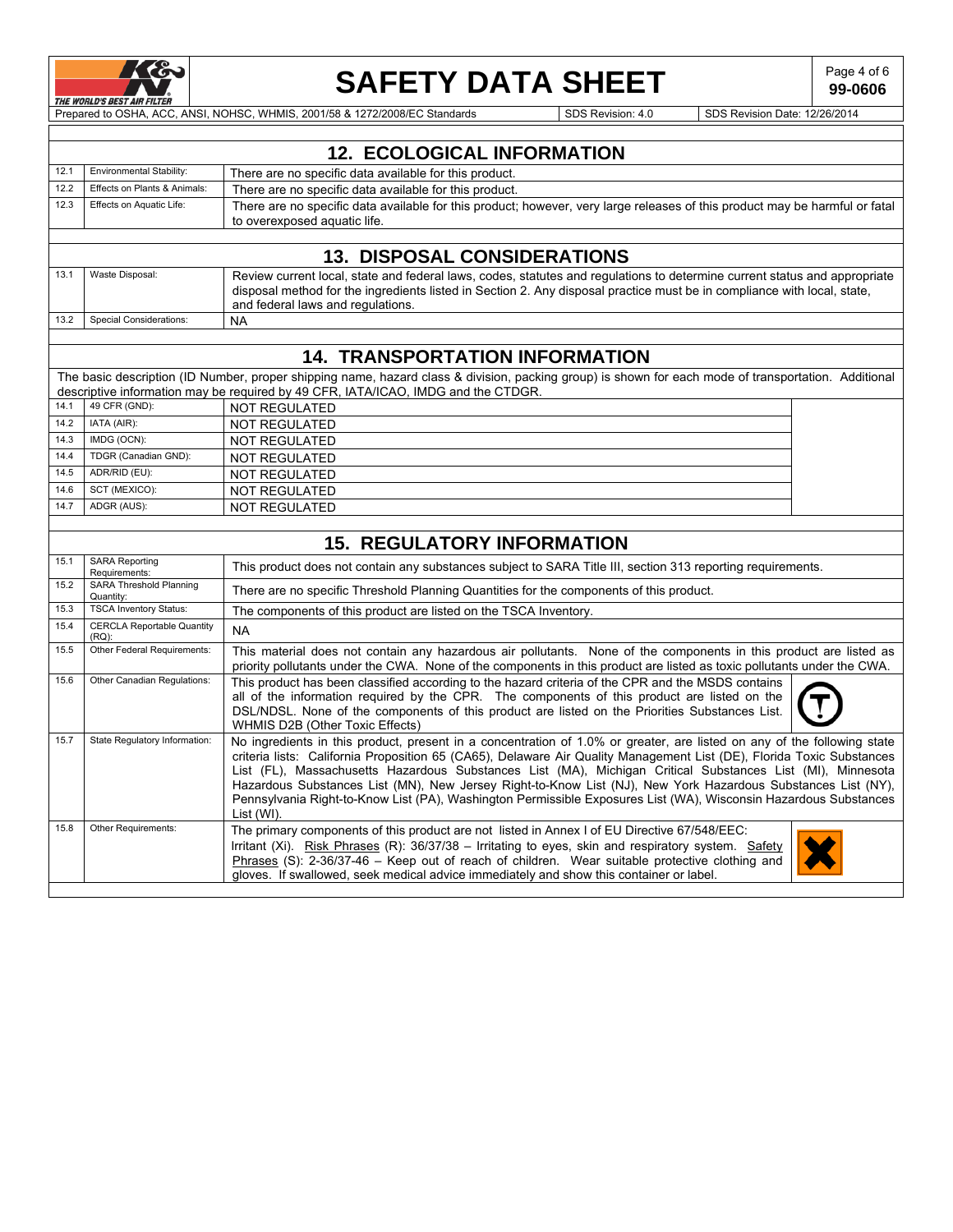

# **SAFETY DATA SHEET**  $\left| \begin{array}{c} \text{Page 5 of 6} \\ \text{99-0606} \end{array} \right|$

**99-0606**

THE WORLD'S BEST AIR FILTER NOHSC, WHMIS, 2001/58 & 1272/2008/EC Standards SDS Revision: 4.0 SDS Revision Date: 12/26/2014

|      |                      | <b>16. OTHER INFORMATION</b>                                                                                                                                                         |                                                                                                                                                                                                                                                                                                                                                                                                                                                                                                                                                                                                                                                                                                                                                                                                                                                                                                                                               |
|------|----------------------|--------------------------------------------------------------------------------------------------------------------------------------------------------------------------------------|-----------------------------------------------------------------------------------------------------------------------------------------------------------------------------------------------------------------------------------------------------------------------------------------------------------------------------------------------------------------------------------------------------------------------------------------------------------------------------------------------------------------------------------------------------------------------------------------------------------------------------------------------------------------------------------------------------------------------------------------------------------------------------------------------------------------------------------------------------------------------------------------------------------------------------------------------|
| 16.1 | Other Information:   |                                                                                                                                                                                      | WARNING! MAY BE HARMFUL IF SWALLOWED.  CAUSES SKIN IRRITATION.  CAUSES EYE IRRITATION.  MAY<br><b>CAUSE RESPIRATORY IRRITATION.</b> Wash hands and exposed skin areas with soap and water thoroughly after<br>handling. Wear protective gloves/protective clothing/eye protection/face protection. IF ON SKIN: Wash with plenty of<br>soap and water. Avoid breathing dust/fume/gas/mist/vapours/spray. Use only outdoors or in a well-ventilated area. IF<br>INHALED: Remove victim to fresh air and keep at rest in a position comfortable for breathing. Call a POISON CENTER<br>or doctor/physician if you feel unwell. IF IN EYES: Rinse cautiously with water for several minutes. Remove contact<br>lenses, if present and easy to do. Continue rinsing. If eye irritation persists: Get medical advice/attention. Store in a<br>well-ventilated place. Keep container tightly closed. Store locked up. KEEP OUT OF REACH OF CHILDREN. |
| 16.2 | Terms & Definitions: | See next page of this Safety Data Sheet.                                                                                                                                             |                                                                                                                                                                                                                                                                                                                                                                                                                                                                                                                                                                                                                                                                                                                                                                                                                                                                                                                                               |
| 16.3 | Disclaimer:          | consult the latest edition.                                                                                                                                                          | This Safety Data Sheet is offered pursuant to OSHA's Hazard Communication Standard, 29 CFR §1910.1200. Other<br>government regulations must be reviewed for applicability to this product. To the best of ShipMate's and K&N<br>Engineering, Inc.'s knowledge, the information contained herein is reliable and accurate as of this date; however,<br>accuracy, suitability or completeness are not guaranteed and no warranties of any type, either expressed or implied, are<br>provided. The information contained herein relates only to the specific product(s). If this product(s) is combined with<br>other materials, all component properties must be considered. Data may be changed from time to time. Be sure to                                                                                                                                                                                                                  |
| 16.4 | Prepared for:        | K&N Engineering, Inc.<br>P.O. Box 1329<br>Riverside, CA 92502-1329 USA<br>Tel: +1 (800) 858-3333<br>Fax: +1 (951) 826-4001<br>E-Mail: tech@knfilters.com<br>http://www.knfilters.com | K&<br><b>THE WORLD'S BEST AIR FILTER</b>                                                                                                                                                                                                                                                                                                                                                                                                                                                                                                                                                                                                                                                                                                                                                                                                                                                                                                      |
| 16.5 | Prepared by:         | ShipMate, Inc.<br>P.O. Box 787<br>Sisters, Oregon 97759-0787 USA<br>Tel: +1 (310) 370-3600<br>Fax: +1 (310) 370-5700<br>http://www.shipmate.com                                      | Jangerous Goods<br>Training & Consulting                                                                                                                                                                                                                                                                                                                                                                                                                                                                                                                                                                                                                                                                                                                                                                                                                                                                                                      |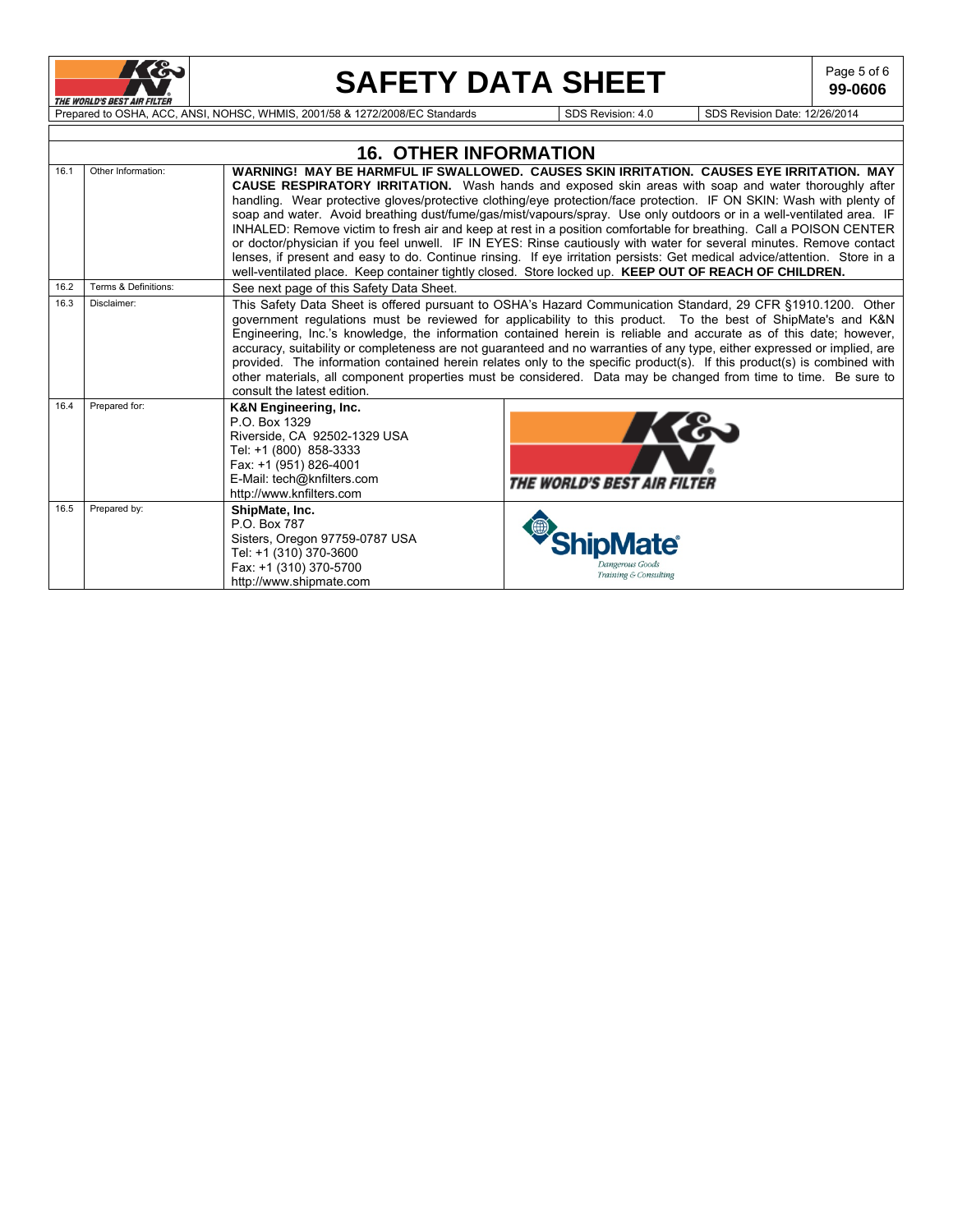

### **SAFETY DATA SHEET** Page 6 of 6

**99-0606**

Prepared to OSHA, ACC, ANSI, NOHSC, WHMIS, 2001/58 & 1272/2008/EC Standards Subsequence SDS Revision: 4.0 SDS Revision Date: 12/26/2014

### **DEFINITION OF TERMS**

A large number of abbreviations and acronyms appear on a SDS. Some of these that are commonly used include the following: **GENERAL INFORMATION:** 

**CAS No.** Chemical Abstract Service Number

#### **EXPOSURE LIMITS IN AIR:**

| <b>ACGIH</b> | American Conference on Governmental Industrial Hygienists |
|--------------|-----------------------------------------------------------|
|              | Ceiling Limit                                             |
| <b>IDLH</b>  | Immediately Dangerous to Life and Health                  |
| <b>OSHA</b>  | U.S. Occupational Safety and Health Administration        |
| <b>PEL</b>   | Permissible Exposure Limit                                |
| TLV          | Threshold Limit Value                                     |
|              |                                                           |

#### **FIRST AID MEASURES:**

**CPR** Cardiopulmonary resuscitation - method in which a person whose heart has stopped receives manual chest compressions and breathing to circulate blood and provide oxygen to the body.

#### **HAZARDOUS MATERIALS IDENTIFICATION SYSTEM: HMIS**

#### **HEALTH, FLAMMABILITY & REACTIVITY RATINGS:**

| Minimal Hazard        | <b>HEALTH</b>              |
|-----------------------|----------------------------|
| Slight Hazard         | <b>FLAMMABILITY</b>        |
| Moderate Hazard       | <b>PHYSICAL HAZARDS</b>    |
| Severe Hazard         | <b>PERSONAL PROTECTION</b> |
| <b>Extreme Hazard</b> |                            |

#### **PERSONAL PROTECTION RATINGS:**

| А            |                       |                        |  |                                           | G |                                                                     |                        |  |        |  |
|--------------|-----------------------|------------------------|--|-------------------------------------------|---|---------------------------------------------------------------------|------------------------|--|--------|--|
| в            |                       |                        |  |                                           | н |                                                                     |                        |  |        |  |
| C            |                       |                        |  |                                           |   |                                                                     |                        |  |        |  |
| D            |                       |                        |  |                                           | J |                                                                     |                        |  |        |  |
| E            |                       |                        |  |                                           | Κ |                                                                     |                        |  |        |  |
| F            |                       |                        |  |                                           | X | Consult your supervisor or SOPs<br>for special handling directions. |                        |  |        |  |
|              | <b>Safety Glasses</b> |                        |  | Splash Goggles                            |   | Face Shield &<br><b>Protective Eyewear</b>                          |                        |  | Gloves |  |
| <b>Boots</b> |                       | <b>Synthetic Apron</b> |  | <b>Protective Clothing</b><br>& Full Suit |   |                                                                     | <b>Dust Respirator</b> |  |        |  |
|              |                       |                        |  |                                           |   |                                                                     |                        |  |        |  |

### **Full Face Respirator Dust & Vapor Half-Mask Respirator OTHER STANDARD ABBREVIATIONS:**

 $\epsilon$ 

| ML          | Maximum Limit                      |
|-------------|------------------------------------|
| <b>NA</b>   | Not Available                      |
| <b>ND</b>   | Not Determined                     |
| <b>NE</b>   | Not Established                    |
| <b>NF</b>   | Not Found                          |
| <b>NR</b>   | No Results                         |
| <b>SCBA</b> | Self-Contained Breathing Apparatus |

**Full Face Respirator** **Airline Hood/Mask or SCBA**

#### **NATIONAL FIRE PROTECTION ASSOCIATION: NFPA**

#### **FLAMMABILITY LIMITS IN AIR:**

| Autoianition  <br>Temperature | Minimum temperature required to initiate combustion in air with no other<br>source of ignition                                           |
|-------------------------------|------------------------------------------------------------------------------------------------------------------------------------------|
| LEL.                          | Lower Explosive Limit - lowest percent of vapor in air, by volume, that will<br>explode or ignite in the presence of an ignition source  |
| UEL                           | Upper Explosive Limit - highest percent of vapor in air, by volume, that will<br>explode or ignite in the presence of an ignition source |

### **HAZARD RATINGS:**

| 0              | Minimal Hazard        |
|----------------|-----------------------|
| 1              | Slight Hazard         |
| 2              | Moderate Hazard       |
| 3              | Severe Hazard         |
| 4              | <b>Extreme Hazard</b> |
| ACD            | Acidic                |
| ALK            | Alkaline              |
| COR            | Corrosive             |
| ₩              | Use No Water          |
| ОΧ             | Oxidizer              |
| <b>TREFOIL</b> | Radioactive           |



#### **TOXICOLOGICAL INFORMATION:**

| $LD_{50}$                                                     | Lethal Dose (solids & liquids) which kills 50% of the exposed animals |
|---------------------------------------------------------------|-----------------------------------------------------------------------|
|                                                               | s                                                                     |
| LC <sub>50</sub>                                              | Lethal concentration (gases) which kills 50% of the exposed animal    |
| ppm                                                           | Concentration expressed in parts of material per million parts        |
| $TD_{lo}$                                                     | Lowest dose to cause a symptom                                        |
| TCLo                                                          | Lowest concentration to cause a symptom                               |
| $TD_{\text{loc}}$ , LD $_{\text{loc}}$ , & LD <sub>o</sub> or | Lowest dose (or concentration) to cause lethal or toxic effects       |
| TC, TC <sub>o</sub> , LC <sub>io</sub> , & LC <sub>o</sub>    |                                                                       |
| <b>IARC</b>                                                   | International Agency for Research on Cancer                           |
| <b>NTP</b>                                                    | National Toxicology Program                                           |
| <b>RTECS</b>                                                  | Registry of Toxic Effects of Chemical Substances                      |
| <b>BCF</b>                                                    | <b>Bioconcentration Factor</b>                                        |
| TL <sub>m</sub>                                               | Median threshold limit                                                |
| $log K_{ow}$ or $log K_{oc}$                                  | Coefficient of Oil/Water Distribution                                 |

#### **REGULATORY INFORMATION:**

| <b>WHMIS</b> | Canadian Workplace Hazardous Material Information System |
|--------------|----------------------------------------------------------|
| DOT          | U.S. Department of Transportation                        |
| ΤС           | Fransport Canada                                         |
| <b>EPA</b>   | U.S. Environmental Protection Agency                     |
| <b>DSL</b>   | Canadian Domestic Substance List                         |
| <b>NDSL</b>  | Canadian Non-Domestic Substance List                     |
| <b>PSL</b>   | Canadian Priority Substances List                        |
| TSCA         | U.S. Toxic Substance Control Act                         |
| EU           | European Union (European Union Directive 67/548/EEC)     |
| WGK          | Wassergefährdungsklassen (German Water Hazard Class)     |

#### **WORKPLACE HAZARDOUS MATERIALS IDENTIFICATION (WHMIS) SYSTEM:**

|            |           |           |          |                      | ₩                    |           |          |
|------------|-----------|-----------|----------|----------------------|----------------------|-----------|----------|
| Class A    | Class B   | Class C   | Class D1 | Class D <sub>2</sub> | Class D <sub>3</sub> | Class E   | Class F  |
| Compressed | Flammable | Oxidizing | Toxic    | Irritation           | Infectious           | Corrosive | Reactive |

### **EC (67/548/EEC) INFORMATION:**

| C         |           |           | N       | Ω         |       | Xi       | Xn      |
|-----------|-----------|-----------|---------|-----------|-------|----------|---------|
| Corrosive | Explosive | Flammable | Harmful | Oxidizing | Toxic | Irritant | Harmful |

### **CLP/GHS (1272/2008/EC) PICTOGRAMS:**

| GHS01     | GHS02     | GHS03    | GHS04       | GHS05     | GHS06 | GHS07                 | GHS08            | GHS09       |
|-----------|-----------|----------|-------------|-----------|-------|-----------------------|------------------|-------------|
| Explosive | Flammable | Oxidizer | Pressurized | Corrosive | Toxic | Harmful<br>Irritating | Health<br>Hazard | Environment |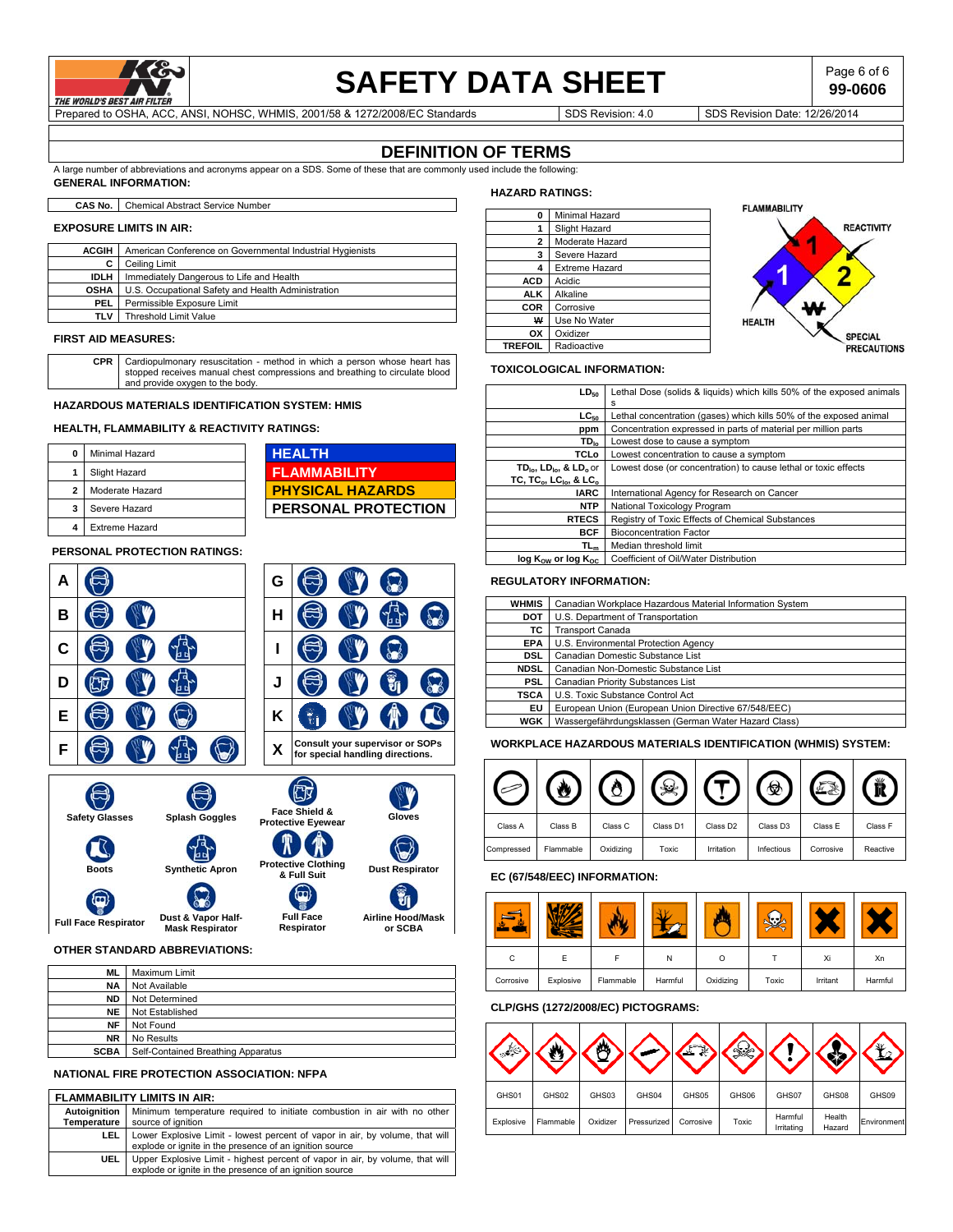|  | <b>CHEMTREC</b><br><b>In-Country Dial Numbers</b> | Local # Provided in<br><b>Country</b> | <b>Toll Free in</b><br>Country* | <b>Greeting Language</b> |
|--|---------------------------------------------------|---------------------------------------|---------------------------------|--------------------------|
|--|---------------------------------------------------|---------------------------------------|---------------------------------|--------------------------|

| <b>AFRICA</b>                 |  |               |         |  |
|-------------------------------|--|---------------|---------|--|
| <b>CHEMTREC South Africa*</b> |  | 0-800-983-611 | English |  |

| <b>SOUTH AMERICA</b>                        |                   |                 |                        |  |  |  |
|---------------------------------------------|-------------------|-----------------|------------------------|--|--|--|
| <b>CHEMTREC Argentina (Buenos</b><br>Aires) | +(54)-1159839431  |                 | Latin American Spanish |  |  |  |
| <b>CHEMTREC Brazil (Rio De</b><br>Janeiro)  | +(55)-2139581449  |                 | Portuguese             |  |  |  |
| <b>CHEMTREC Chile (Santiago)</b>            | $+(56)-225814934$ |                 | Latin American Spanish |  |  |  |
| <b>CHEMTREC Colombia *</b>                  |                   | 01800-710-2151  | Latin American Spanish |  |  |  |
| <b>CHEMTREC Mexico*</b>                     |                   | 01-800-681-9531 | Latin American Spanish |  |  |  |
| <b>CHEMTREC Peru (Lima)</b>                 | $+(51)-17071295$  |                 | Latin American Spanish |  |  |  |

|                                           | <b>ASIA</b>          |                         |                             |
|-------------------------------------------|----------------------|-------------------------|-----------------------------|
| <b>CHEMTREC China*</b>                    | 4001-204937          |                         | Mandarin                    |
| <b>CHEMTREC Hong Kong (Hong</b><br>Kong)* |                      | 800-968-793             | Cantonese                   |
| <b>CHEMTREC India *</b>                   |                      | 000-800-100-7141        | Hindi                       |
| <b>CHEMTREC Indonesia*</b>                |                      | 001-803-017-9114        | Indonesian                  |
| <b>CHEMTREC Japan (Tokyo)</b>             | +(81)-345209637      |                         | Japanese                    |
| <b>CHEMTREC Malaysia *</b>                |                      | 1-800-815-308           | Malay                       |
| <b>CHEMTREC Philippines *</b>             |                      | 1-800-1-116-1020        | <b>Tagalog</b>              |
| <b>CHEMTREC Philippines</b><br>(Manila)   | $+(63)$ 632-395-3308 |                         | <b>Tagalog</b>              |
| <b>CHEMTREC Singapore*</b>                |                      | 800-101-2201            | <b>English and Mandarin</b> |
| <b>CHEMTREC Singapore</b>                 | $+(65)-31581349$     |                         | <b>English and Mandarin</b> |
| <b>CHEMTREC South Korea*</b>              |                      | 00-308-13-2549          | Korean                      |
| <b>CHEMTREC Taiwan*</b>                   |                      | 00801-14-8954           | Mandarin                    |
| <b>CHEMTREC Thailand *</b>                |                      | 001-800-13-203-<br>9987 | Thai                        |

| <b>AUSTRALASIA</b>                                               |                |  |         |  |  |  |
|------------------------------------------------------------------|----------------|--|---------|--|--|--|
| <b>CHEMTREC Australia (Sydney)</b><br>+(61)-290372994<br>English |                |  |         |  |  |  |
| <b>CHEMTREC New Zealand</b><br>(Auckland)*                       | +(64)-98010034 |  | English |  |  |  |